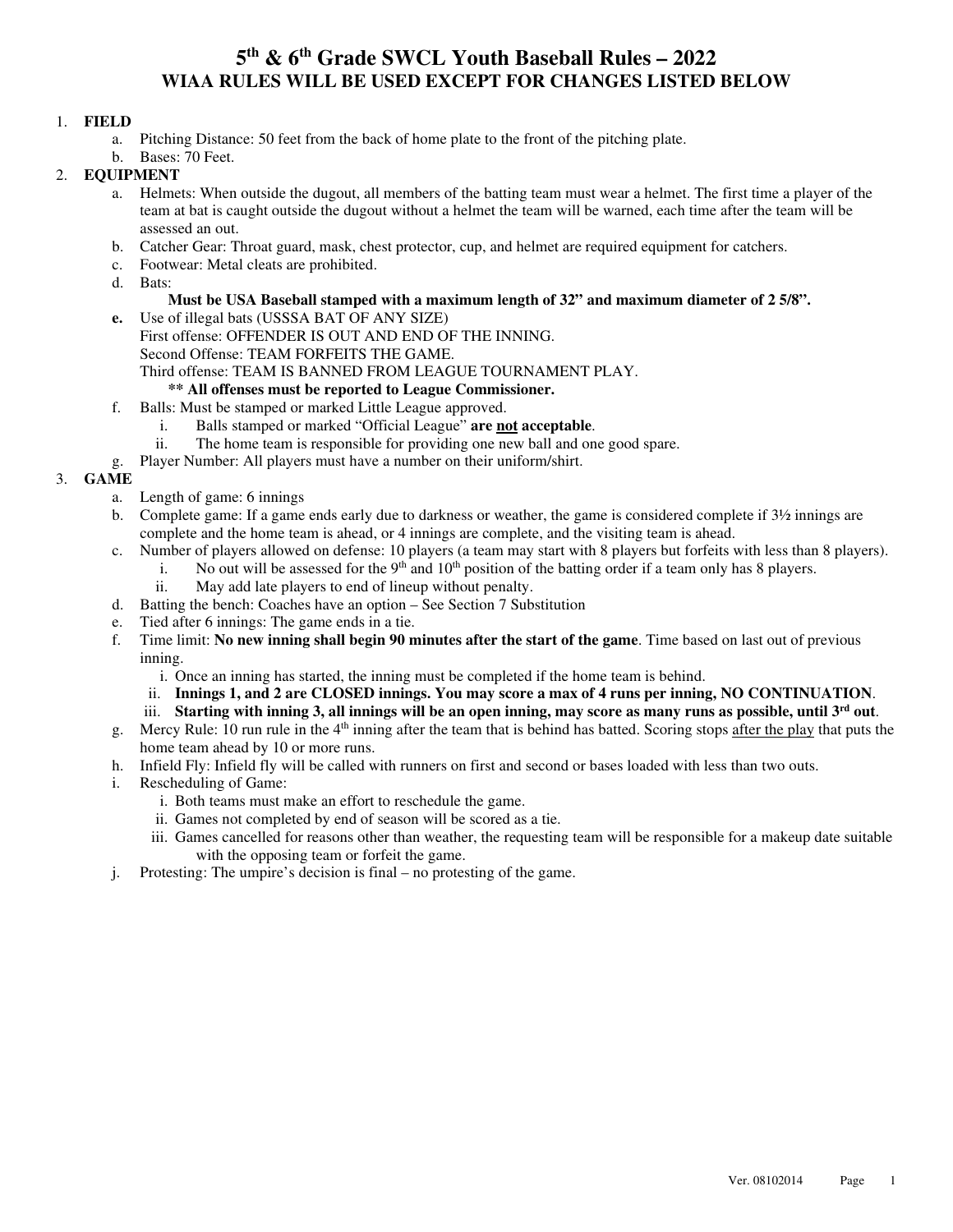#### 4. **RUNNER**

- a. Sliding: Runners *AVOID CONTACT OR SLIDE* when there is a play at any base/plate, or he will be called out.
	- i. A play is defined as the defender having control of the ball and attempting to tag the runner out.
	- ii. If the defender does not have control of the ball, the runner must still try to avoid contact or slide.
		- *1.* If the runner is put out due to avoiding a defender without control of the ball, the umpire may call the *runner safe due to obstruction.*
	- iii. Head-first sliding is permitted.
- b. Return to Base: Once the pitcher has the ball on the mound all runners must immediately return to base, unless:
	- i. The runner made his break and remains in motion before and after the pitcher catches the ball from the catcher.
		- 1. If the runner is not moving when the pitcher catches the ball or stops after the pitcher catches the ball
			- the runner may not advance and must return to the last earned base.
			- 2. The pitcher has the option of:
				- Not making a play on the runner i.e., the pitcher prepares to make the next pitch
				- b. Attempt to throw the runner out the pitcher throws the ball to the last earned base. The baseman must tag the returning runner out.
- c. Leading Off: Regular leading off..
- d. Stealing: Runners may attempt to steal at any time.
- e. Home Base is Open.

#### 5. **BATTER**

- a. Dropped 3rd Strike: The batter **can not** attempt to advance to 1st base on a dropped third strike. **They are out.**
- b. Bunting is allowed. However, slashing is not permitted i.e., a batter may not show bunt, pull back and swing at a pitch.
	- i. If the batter shows bunt and then attempts to swing the ump shall immediately call "dead ball" and call a strike.
	- ii. If the same or another player slashes, the umpire shall immediately call "dead ball" and the batter will be out.
- c. The batter must call time if he needs to talk to his coach.

#### **6. PITCHER**

- a. Warm up pitches: Pitchers are limited to 5 warm up pitches between innings.
- b. Maximum Number of Innings in One Game: A player can pitch no more than 3 innings in a game. i. One pitch to a batter is considered an inning.
- c. Non-consecutive Innings: A pitcher can be taken out of the game and return as a pitcher, e.g., a pitcher may pitch the 1, 2, and  $6<sup>th</sup>$  innings.
- d. Intentional walks do not require the pitcher to pitch. The coach, pitcher, or catcher can request an intentional walk.
- e. Hit batters: A pitcher hitting three batters in one inning must be removed and may not return as the pitcher.
- f. No balks: The umpire will call a "no pitch" if a pitcher commits a balk e.g., pitches without coming to a complete pause (aka quick pitching), pitcher drops the ball while his pivot foot is in contact with the pitching plate and runner(s) are on base. Balk warning, no advancement.
- g. Pitchers can wear sunglasses. (Unless obvious glare that affects vision of home plate umpire)
- h. Catchers cannot come into pitch unless there is an injury.

-i.e., a catcher cannot come into pitch within the same inning unless there is an injury. If a player is not catching that inning, they can pitch.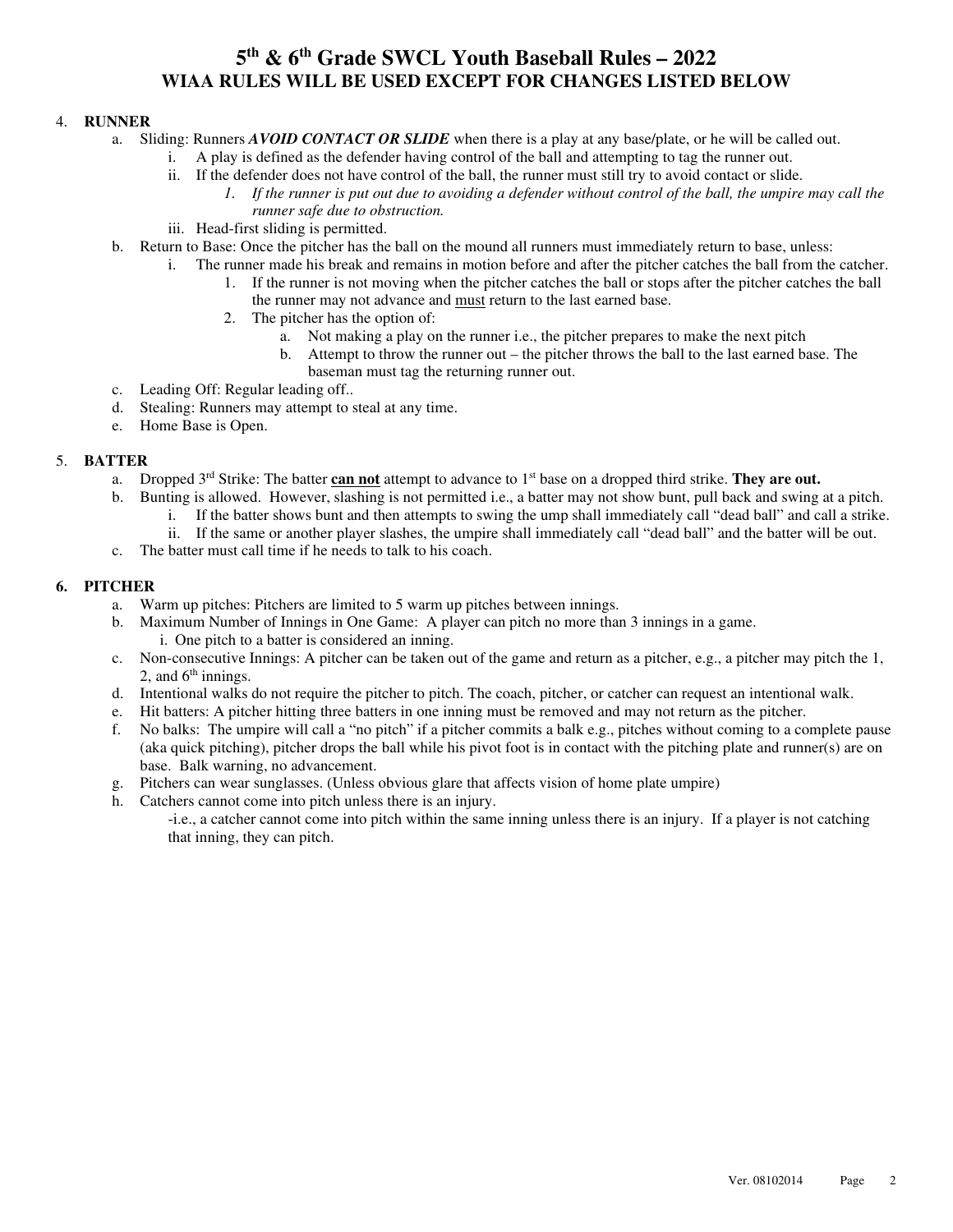## **7. SUBSTITUTION \*\*\*NO DESIGNATED HITTER (DH)\*\*\***

- a. Batting the Bench: Coaches have the option of batting their bench.
	- i. The batting order must remain the same for the entire game.<br>ii. Players can substitute freely without the need to report.
	- Players can substitute freely without the need to report.
	- iii. No out is recorded for legitimately injured player not batting.
- b. Teams Choosing to Bat 10 Players and Substitute:
	- i. Starters: May reenter the game but must be in the same batting order.
	- ii. Substitutions: May reenter the game but must be in the same batting order.
		- 1. Coaches should not have certain players pinch hitting for other players who only play defense. \*NO Designated Hitter (DH). The spirit of allowing substitutes to reenter is to promote players being able to substitute early in the game and reenter the game later, the expectation is all players will bat and play defense.
- c. Reporting: When a coach elects not to bat the bench, the home plate umpire and opposing team record keeper must be notified by the coach or record keeper of every substitution and reentry prior to the player taking the field on defense or attempting an at bat.
- d. Courtesy runner: Courtesy runner(s) may be used for the player(s) pitching and/or catching the subsequent half inning.
	- i. When there are one or two outs.
	- ii. The player making the last out must be the courtesy runner.
	- iii. A pitcher and/or catcher receiving a courtesy runner must return in the subsequent half inning as the pitcher or catcher.

## **8. PLAYER ELGIBILITY**

Team rosters will be posted to SWCL league website one week prior to start of the season. Rosters will include player name, uniform number, birthdate, address, and school district attended. Each team can have a maximum of **2** players from outside the team's community or school district. Rosters will be approved by the League Commissioner. Any alterations to team rosters after the start of the season must be submitted to and approved by the League Commissioner.

- a. Participation in SWCL Tournament: Players must have played in at least 50% of his/her 5/6 grade team's SWCL games during the SWCL regular season to participate in the SWCL Tournament.
	- i. Exemption: If a player is injured (e.g., broken arm, etc.) and is unable to play and travels with his team he may participate in the league tournament.
	- ii. A 3/4 grade player playing in at least 50% of his 3/4 league games will be eligible to play in the 5/6 grade league tournament.
	- iii. Appeal: The SWCL Board will make the final decision whether a player is eligible.
- b. Players are not prohibited from playing in other organized youth baseball programs e.g., Cal Ripken.
- c. Use of younger players: Players from  $3<sup>rd</sup>/4<sup>th</sup>$  may play up to assist a  $5<sup>th</sup>/6<sup>th</sup>$  grade team fill out a 10 man roster.
	- i.  $5<sup>th</sup>$  and 6<sup>th</sup> grade teams, when without ten players, should make every attempt to fill out their roster with 4<sup>th</sup> grade players, before using 3<sup>rd</sup> grade players. 5<sup>th</sup> and 6<sup>th</sup> grade teams should not use 2<sup>nd</sup> grade or younger players on their teams.
	- ii. For regular league games, a  $3^{rd}/4^{th}$  grade player may fill in on more than one  $5^{th}/6^{th}$  grade team, when the older teams do not have a full roster due to players being injured, ill, or unavailable to play for personal reasons.
		- 1. If the  $5<sup>th</sup>/6<sup>th</sup>$  grade team is relying on the  $3<sup>rd</sup>/4<sup>th</sup>$  grade player to be part of their regular roster throughout the entire season the younger player is restricted to playing for that team (may not fill in on another 5<sup>th</sup>/6<sup>th</sup> grade team)
- d. Ineligible/illegal Player: A player playing on more than one team of the same age group, e.g.  $5<sup>th</sup>/6<sup>th</sup>$  and  $5<sup>th</sup>/6<sup>th</sup>$ , or playing on a younger team, e.g. a  $7<sup>th</sup>/8<sup>th</sup>$  grade player playing on a  $5<sup>th</sup>/6<sup>th</sup>$  grade team, is strictly prohibited.
	- i. Any team who plays a player from another team of the same age group or an older age group:
		- 1. Forfeits the game(s)

## **9. RECORD KEEPING**

- *a.* WINNING team is to report game score to Jess Hisel via league website (SWCL.org), tie game home team to report. *Coaches should verify final score and sign opponent's book at end of the game.*
- b. Game Records: Teams must keep complete books for each game.
	- i. Records need to include (at minimum):
		- 1. Players' full name 3. Number of innings each pitcher pitched.
		- 2. Players' uniform number 4. Number of runs scored by each team.
- c. End of Year Record: All teams should verify end of year record with Vice President of Baseball Operations, remember unreported games are double forfeit.
- d. Open Book: Teams participating in the SWCL Tournament need to bring their full set of all SWCL league games and present them to the coach (or record keeper) of the opposing team, if requested.